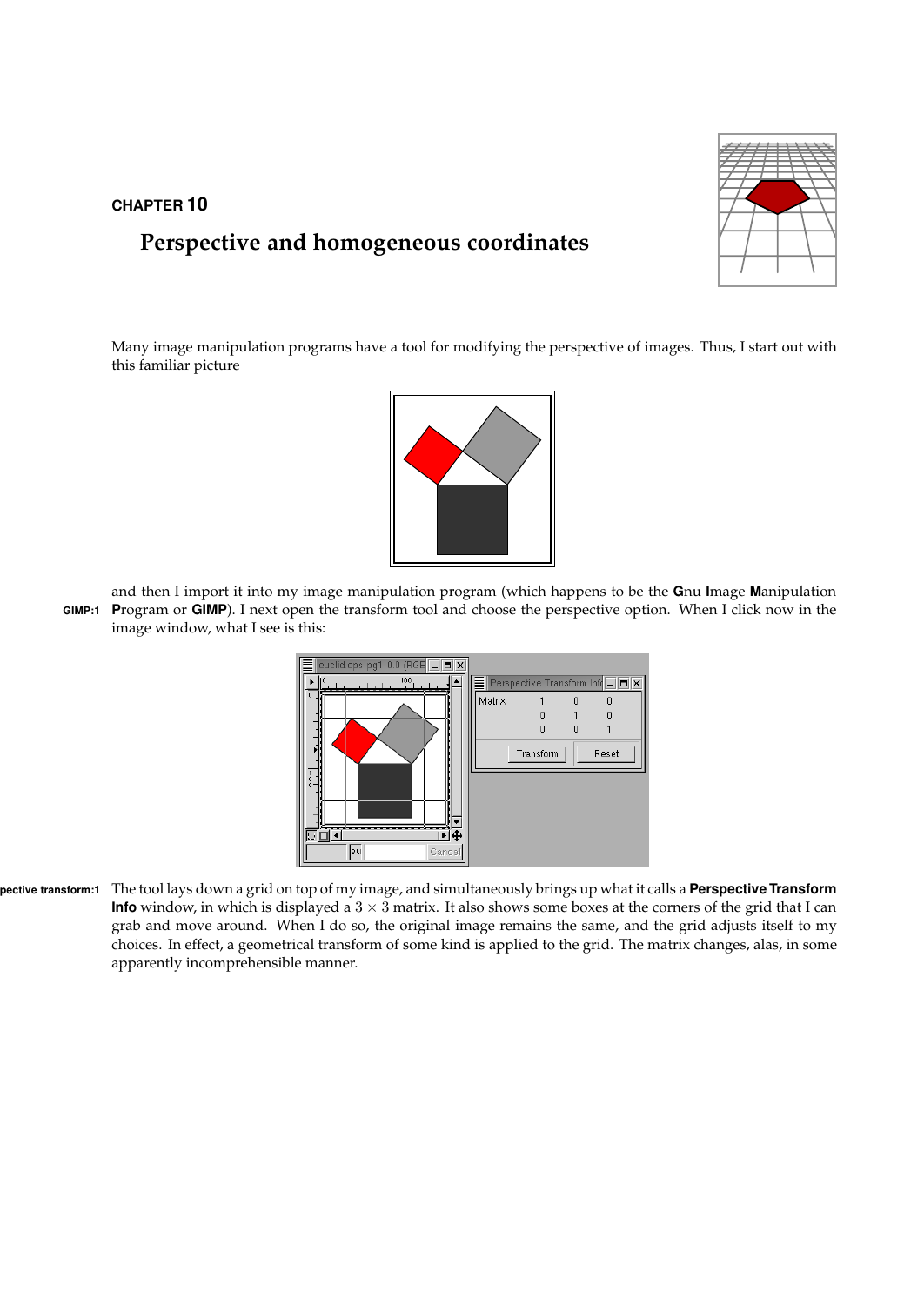

Finally, if I click on the **transform** button in the matrix window, the image itself is transformed:



The original image has been distorted in such a way as to make it look as though it were being viewed from below—as though it were being viewed in a different perspective.

What kind of a transform are we seeing here? How is it different from others we have already seen, such as translation, rotation, shearing, and scale change? The image manipulation program has in fact other transform tools corresponding to those, such as the rotate and scale tools. All those other transforms have one property that the perspective transform doesn't—they all transform a pair of parallel lines into some other pair of parallel lines. They are all affine transforms, and all affine transforms have this property. So the perspective transform is really something new. As we'll see, in gaining flexibility we must sacrifice something else.

This chapter will analyze perspective transforms mathematically. The matrix window in the figures above turns out to be a major clue. The analysis will involve at first what seems like an enormous detour. Before we begin on that journey, I should motivate it by mentioning that perspective in 3D is a crucial ingredient in any graphics toolkit, and that the techniques to be explained here are, for that reason, ubiquitous. The advantage of working with this 2D image manipulation tool is that things are simpler to visualize. It should be thought of as a model for the more interesting 3D version.

# 1. The projective plane

In order to understand what the perspective tool does we must enlarge the usual plane by adding points 'at perspective:2 infinity'. Familiarity with the use of perspective in art, where lines meet at infinity and the horizon becomes a line on a canvas, should make this seem like a natural step. We have seen already a hint that this is necessary—two parallel lines meet only at infinity, but after a perspective transform is applied to them they may meet in a definite point of the image plane.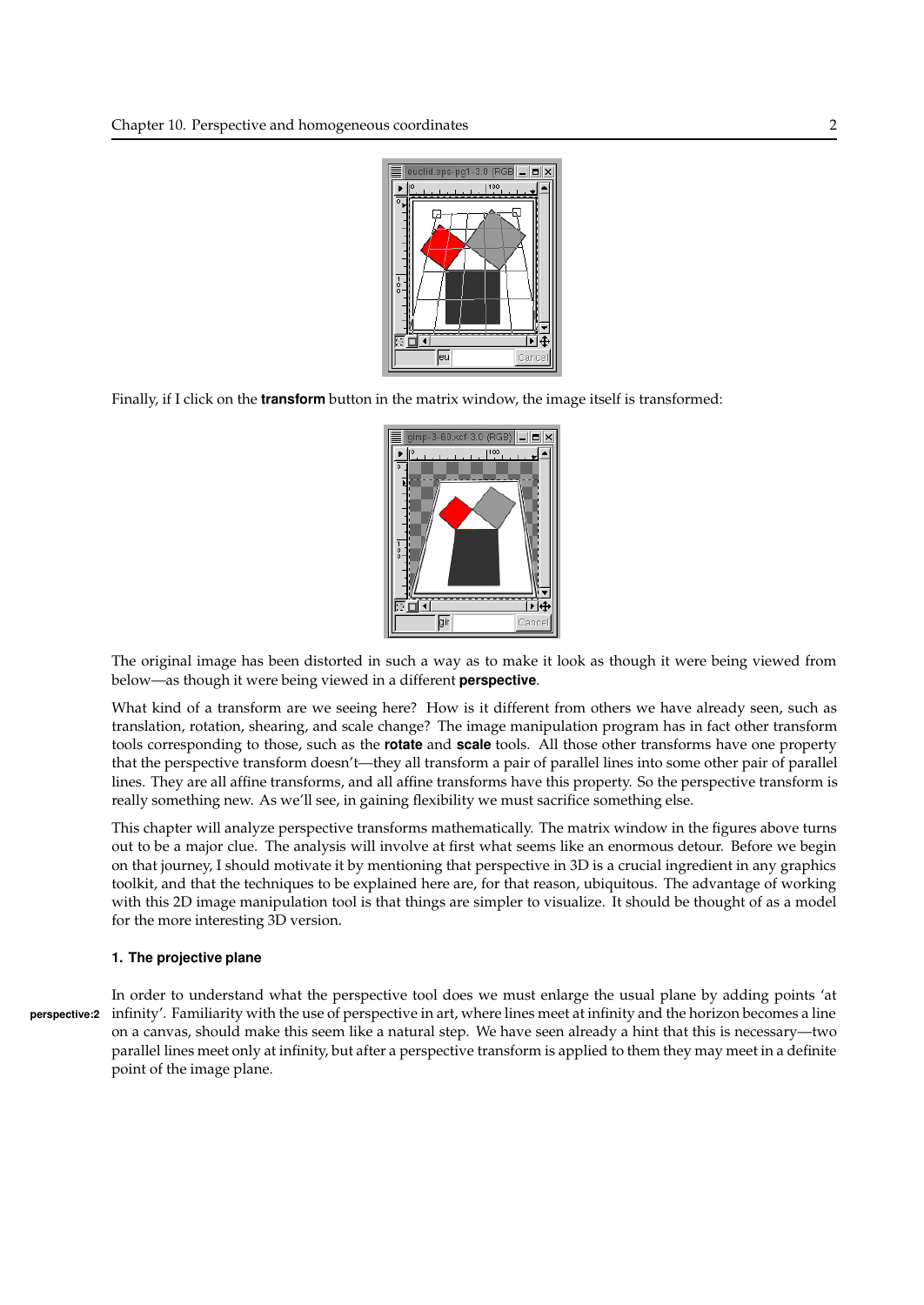

This means that the transform has converted some points at infinity into ordinary ones. We shall see also that it may move some ordinary points off to infinity as well.

- points at infinity:3 How to enlarge the plane by adding points at infinity? There are several ways to do this. The one I'll follow is not quite the obvious one—I'll add one point at infinity for every non-oriented direction. In other words, on every line there exists one of these new infinite points, and we can reach it, so to speak, going infinitely far along the line—in either direction. The more obvious thing to do would be to add a point at infinity for every direction, so that every line contains two points at infinity, but this turns out not to be so useful.
- projective plane:3 The extended plane we get by adding points at infinity to the usual plane in this way is called the **projective** plane. We can put coordinates on its points—there are two cases to be dealt with. (1) The ordinary finite points can be specified by the usual coordinates  $(x, y)$ . (2) A direction can be specified by a vector  $[x, y]$ , but x and y are only determined up to a non-zero scalar multiple—[cx, cy] has the same direction as [x, y]. Because of this eous coordinates:3 ambiguity, the second are called homogeneous coordinates.

Any two parallel lines have the same direction, so they will contain the same unique point at infinity. In other words, with these new points added every pair of parallel lines will intersect at a single point. In fact, every two distinct lines, whether parallel or not, intersect in exactly one point. This is a very simple property of the new plane.

Adding the points at infinity in the way I have done it is intuitive if somewhat awkward. In particular it doesn't seem to give any clues about what GIMP does. And it is bothersome that the points at infinity are treated differently from the rest. There is a surprisingly elegant but equivalent way to carry out the construction.

We have already seen how to embed 2D points  $(x, y)$  into 3D by adding a third coordinate  $z = 1$  to get  $(x, y, 1)$ . The ordinary 2D plane  $z = 0$  becomes the plane  $z = 1$ . But it turns out that we can also embed the points at infinity into 3D? A direction  $[x, y]$  in 2D is to be identified with the same direction  $[x, y, 0]$  in the plane  $z = 0$ .

Thus far, the finite points and the infinite ones are still treated quite differently. But in fact we can identify even the points in the plane  $z = 1$  with directions in 3D. A direction in 3D is essentially a vector  $[x, y, z]$  (with one coordinate not 0), and this determines a unique line through the origin with that direction, that of all points  $(tx, ty, tz)$  as t ranges from  $-\infty$  to  $\infty$ . That line will intersect the plane  $z = 1$  in a unique point  $(x/z, y/z, 1)$ (with  $t = 1/z$ ) as long as  $z \neq 0$ . If z vanishes, then the line with direction [x, y, 0] amounts to a point at infinity on the projective plane. In summary:

• The points of the extended plane we get by adding unoriented directions to the usual plane are in exact correspondence with lines in 3D through the origin.

To repeat: the 3D line with direction  $[x, y, 0]$  corresponds to the direction  $[x, y]$  in 2D, a point at infinity; and the line with direction  $[x, y, z]$  where  $z \neq 0$  corresponds to the 'finite' point  $(x/z, y/z)$ .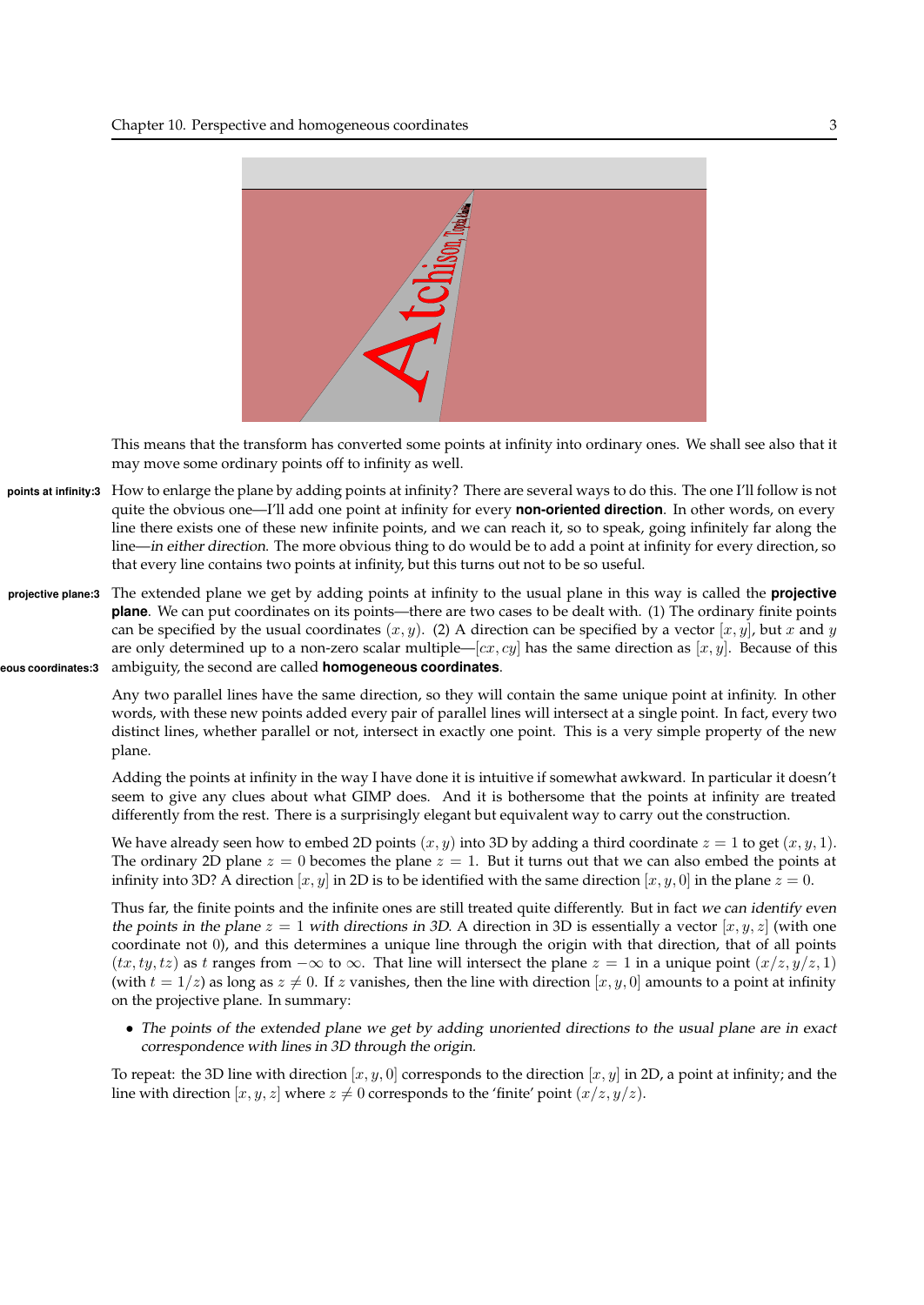A line through the origin in 3D may be assigned the vector  $[x, y, z]$  indicating its direction. These are **homogeneous coordinates** in the sense that multiplying them all by a non-zero constant doesn't change the direction. If  $c \neq 0$ then the coordinates [x, y, z] and [cx, cy, cz] are associated to the same point of the projective plane. We have seen homogeneous coordinates before, when we assigned the coordinates  $[A, B, C]$  to the line  $Ax + By + C = 0$ .

If  $(x, y, z)$  is any point in 3D with  $z \neq 0$  then the point  $(x/z, y/z, 1)$  on our copy of the usual 2D plane that is equivalent to it will be called its **projective normalization**. This corresponds in turn to the 2D point  $(x/z, y/z)$ , which I call its 2D projection.

There is one important relationship between the ordinary points and points at infinity. If we start at a point  $P = (a, b)$  and head off to infinity in the direction [x, y] then we pass through points  $P + t[x, y] = (a + tx, b + ty)$ . As t gets larger and larger, we should be approaching some point at infinity, shouldn't we? Sure enough, in terms of homogeneous coordinates we are passing through the points

$$
[a+tx, b+ty, 1] \sim [a/t+x, b/t+y, 1/t] \longrightarrow [x, y, 0]
$$

as  $t \to \infty$ .

## 2. Boy's surface

The projective plane has one very surprising property. If we move along a line to infinity we will pass through infinity and come back towards where we started—but from the opposite direction. We can see this in a simple topological model of the projective plane—i.e. one that preserves its qualitative features. In this model a point on the boundary of the square is identified with its opposite.



If we follow this procedure with an oriented square—i.e. pass it off through infinity and back again from the other direction—it comes back oriented the other way! This is shown in the following figures in the topological model:



After a little thought, this makes sense. The opposite sides are identified, but with a twist much like that of the oriented surfaces:4 familiar Möbius strip. The projective plane is non-oriented, one-sided just like the Möbius strip.

There is still something unsatisfactory about my definition of the projective plane. If it really is a 2D surface, why can't we picture it as we do a sphere or a doughnut? Because it is nonorientable. Like the Klein bottle, which is Boy's surface:4 also one-sided, it can only be realized in 3D as a surface that intersects itself. It is called Boy's surface after its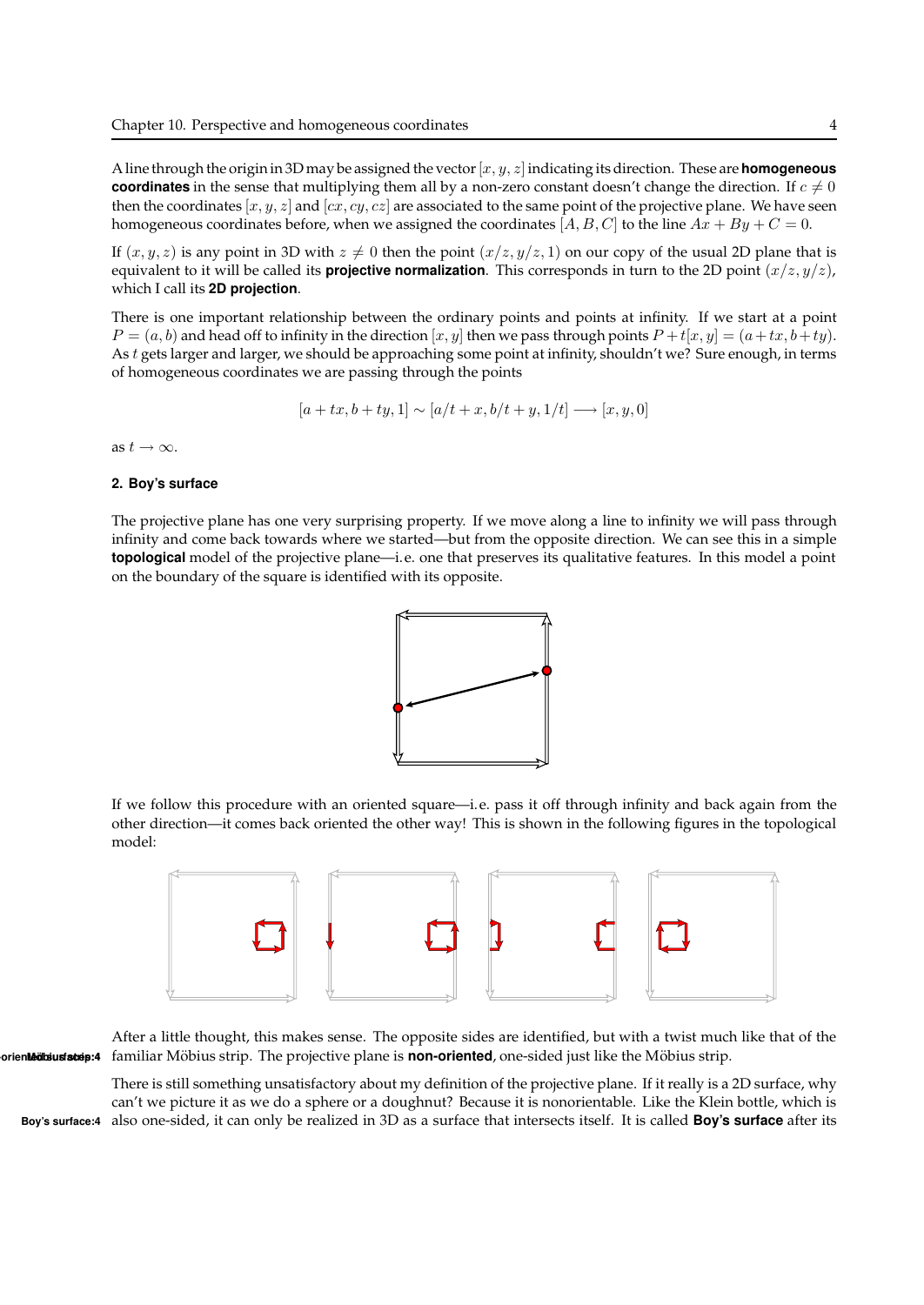

Boy:W.:4 discoverer, Werner Boy. Here are the original sketches (from his 1903 Mathematische Annalen article) showing how to construct a qualitatively correct version of it.

It is an interesting exercise to walk around on the surface and verify that it is one-sided. To see why it is a topological model for the projective plane is more difficult, and I won't really attempt it. One way to begin to understand what's at stake—keep in mind that each line through the origin in 3D intersects the unit sphere in exactly two opposite or **antipodal** points, say  $(x, y, z)$  and  $(-x, -y, -z)$ . Thus in modeling the projective plane as a surface, we are looking for a way to map the sphere onto a surface in which these two antipodal points collapse to one.

## 3. Projective transformations

The payoff in this business is that we can enlarge the collection of transformations we can apply to the points of the plane. We have seen that PostScript implicitly conceives of the affine transformation

$$
x' = ax + cy + e
$$

$$
y' = bx + dy + f
$$

in terms of the 3D linear transformation

$$
\begin{bmatrix} x' & y' & 1 \end{bmatrix} = \begin{bmatrix} x & y & 1 \end{bmatrix} \begin{bmatrix} a & b & 0 \\ c & d & 0 \\ e & f & 1 \end{bmatrix}
$$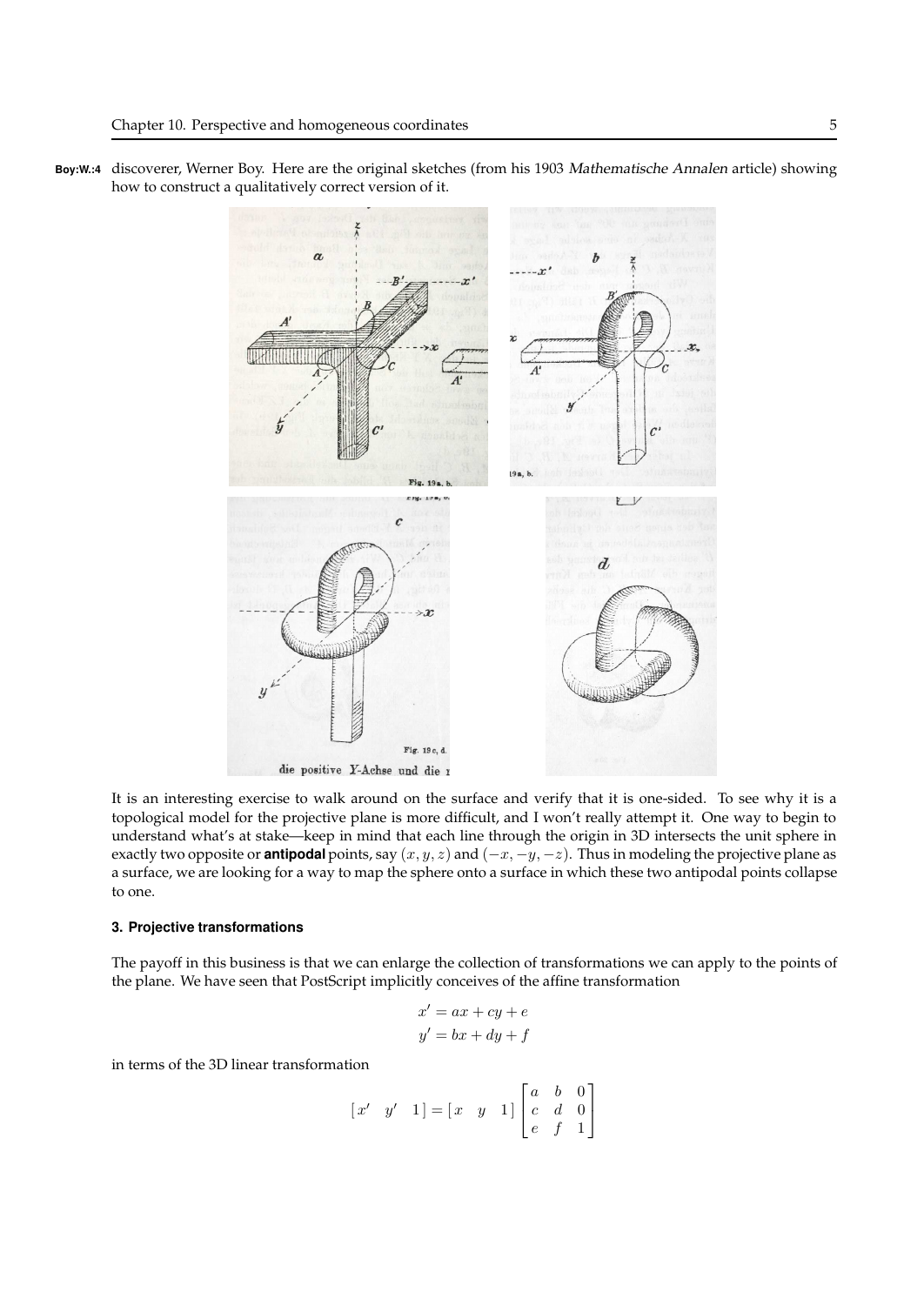This works because the 3D linear transformation corresponding to this particular matrix takes the plane  $z = 1$ into itself. We now enlarge the transformations of the plane  $z = 1$  by allowing right multiplication by an arbitrary  $3 \times 3$  matrix which happens to be invertible—i.e. with non-zero determinant. Such a linear transformation takes lines through the origin into other lines through the origin, and therefore acts as a transformation of points of **nations: projective:5** the projective plane—a **projective transformation**. It will not often take points with  $z = 1$  into other points with  $z = 1$ , nor even necessarily into other points with  $z \neq 0$ , but it will usually do so. What does this mean in algebraic and geometrical terms?

> Any  $3 \times 3$  matrix acts as a transformation on the usual Euclidean space of 3 dimensions. Suppose T to be a  $3 \times 3$ matrix,  $(x, y)$  a 2D point. How can T be used to transform this 2D point into another 2D point? (1) Extend it to a 3D point by adding on 1 as a last coordinate, so it becomes

> > $(x, y, 1)$

(2) The matrix  $T$  will transform this to another 3D point

$$
(x, y, 1)T = (x', y', z')
$$

(3) To get a 2D point back again, divide through by  $z'$  and throw away the final coordinate to get

$$
(x'/z',y'/z')\;.
$$

There will be problems when  $z' = 0$ , and we shall discuss these later.

## 4. The fundamental theorem

There is one fundamental theorem in this subject that makes the GIMP perspective tool practical. We have seen that the tool allows the user to move any one of four points around with the mouse to obtain the transformation desired. The mathematical assertion to go with this is:

• Given four points  $P$ ,  $Q$ ,  $R$ ,  $S$  in the projective plane with the property that no three of them lie on any one line. If P',  $Q'$ , R', S' are another four points with the same property, then there exists a unique projective transformation taking  $P$  to  $P'$ , etc.

I'll come back to this in a while, but place it in context first. Here is an analogous but simpler result:

• Given three vectors  $u$ ,  $v$ ,  $w$  in 3D that are linearly independent. If  $u'$ ,  $v'$ ,  $w'$  are any another three vectors, then there exists a unique  $3 \times 3$  matrix transformation taking  $u$  to  $u'$ , etc.

In the special case when  $u$ ,  $v$ , and  $w$  are the three basis vectors

$$
e_1 = [1, 0, 0]
$$
  

$$
e_2 = [0, 1, 0]
$$
  

$$
e_3 = [0, 0, 1]
$$

the matrix can be written down explicitly. It is

$$
\begin{bmatrix} u' \\ v' \\ w' \end{bmatrix},
$$

whose rows are  $u'$ ,  $v'$ ,  $w'$ . In the general case, let  $T$  take  $e_1$  to  $u$  etc. and  $T'$  take  $e_1$  to  $u'$  etc.

 $\sqrt{ }$  $\overline{1}$ 

$$
\begin{array}{c} u \\ v \\ w \end{array} \quad \begin{array}{c} T \\ \leftarrow \\ \begin{array}{c} e_1 \\ e_2 \\ e_3 \end{array} \end{array} \quad \begin{array}{c} T' \\ \longrightarrow \\ \begin{array}{c} u' \\ v' \\ w' \end{array} \end{array}
$$

Then the transformation  $T^{-1}T'$  with matrix

$$
\begin{bmatrix} u \\ v \\ w \end{bmatrix}^{-1} \begin{bmatrix} u' \\ v' \\ w' \end{bmatrix}
$$

takes  $u$  to  $u'$  etc.

Here is a consequence: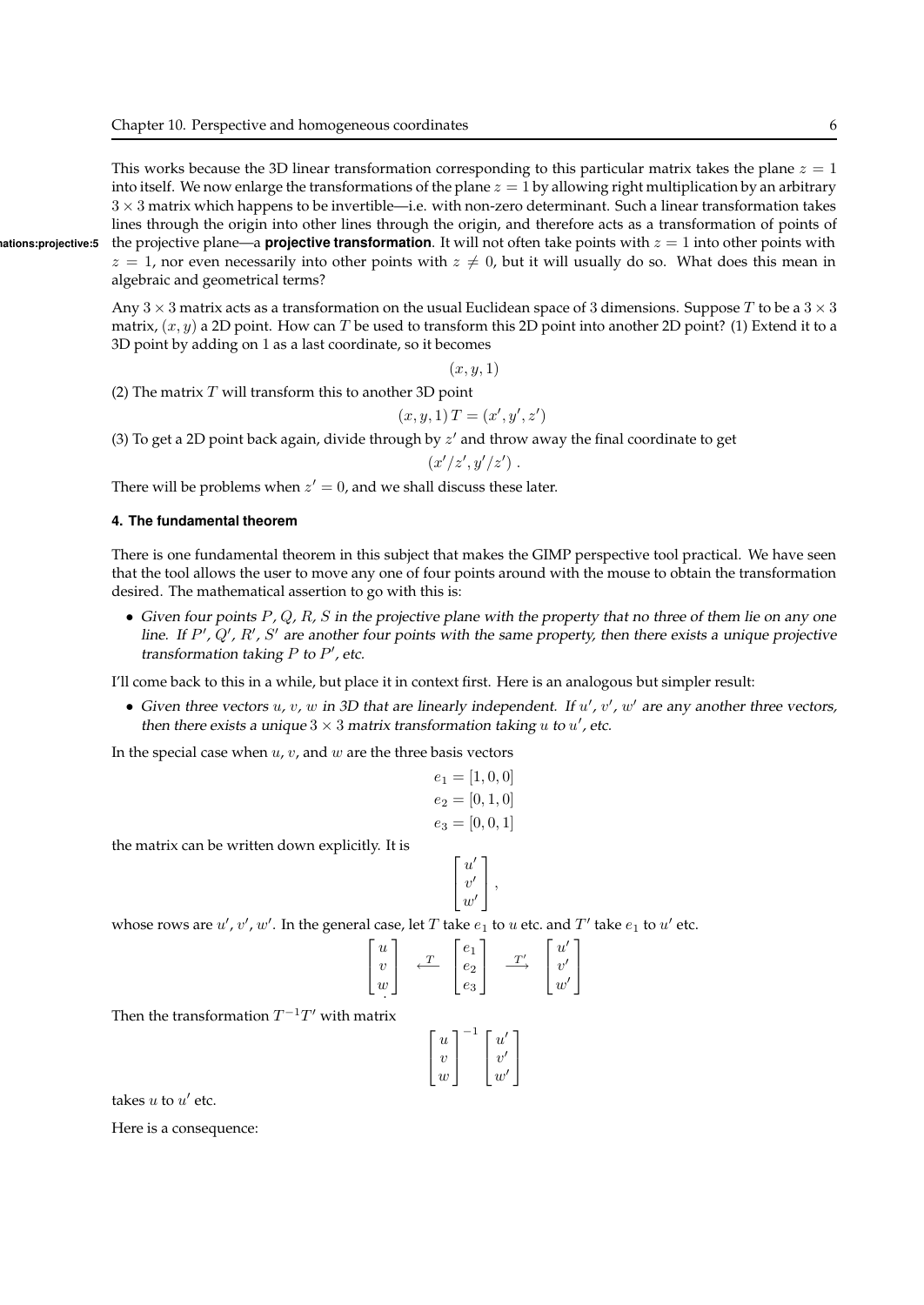• Given three points P, Q, R in the 2D plane, no two of which lie in a single line. If  $P'$ , Q', R' are any another three 2D points, then there exists a unique affine transformation transformation taking P to P', etc.

Embed these 2D points in 3D by making  $z = 1$ . According to the previous result, the 3D linear transformation whose matrix is

$$
\begin{bmatrix} x_P & y_P & 1 \\ x_Q & y_Q & 1 \\ x_R & y_R & 1 \end{bmatrix}^{-1} \begin{bmatrix} x_{P'} & y_{P'} & 1 \\ x_{Q'} & y_{Q'} & 1 \\ x_{R'} & y_{R'} & 1 \end{bmatrix}
$$

takes P etc. to P' etc. It is easy enough to check that it must then take the whole plane  $z = 1$  into itself. From this it follows But then it can be checked in turn that this matrix has the form

$$
\begin{bmatrix} * & * & 0 \\ * & * & 0 \\ * & * & 1 \end{bmatrix}
$$

which means that it is the matrix of an affine transformation.

**Exercise 1.** Prove the last two claims: (1) If a linear transformation takes three non-linear points on the plane  $z = 1$  into other points on the same plane, then it takes all points on the plane  $z = 1$  into points on the plane  $z = 1$ ; (2) that if it takes the plane  $z = 1$  to itself then it derives from an affine 2D transformation.

Now let's return to the original claim about projective transformations. Translating it through the definition of projective points, it follows from this:

• Given four vectors  $P$ ,  $Q$ ,  $R$ ,  $S$  in 3D such that no three of them lie in one plane. If  $P'$ ,  $Q'$ ,  $R'$ ,  $S'$  are another four vectors with the same property, then there exists an invertible  $3 \times 3$  matrix taking P to a scalar multiple of  $P'$ , etc. It is unique up to a single scalar multiplication.

In effect, the transformation takes the line through  $P$  to that through  $P'$  etc. The proof will construct the matrix explicitly. The basic idea is similar to that of the first result in this section. I first look at the special case

$$
P = e_1 = [1, 0, 0]
$$
  
\n
$$
Q = e_2 = [0, 1, 0]
$$
  
\n
$$
R = e_3 = [0, 0, 1]
$$
  
\n
$$
S = e_{123} = [1, 1, 1].
$$

This special case is simple. Let M be the matrix with rows equal to  $P', Q', R'$ :

$$
M = \begin{bmatrix} P' \\ Q' \\ R' \end{bmatrix} \; .
$$

By assumption on the vectors  $P'$  etc. it will be invertible. And it takes  $[1,0,0]$  to  $P'$ ,  $[0,1,0]$  to  $Q'$ ,  $[0,0,1]$  to  $R'$ , as you can calculate. By assumption also we can write

$$
S' = c_{P'}P' + c_{Q'}Q' + c_{R'}R'.
$$

We can find these coefficients by solving the  $3 \times 3$  system of linear equations with coefficient matrix

$$
\begin{bmatrix} P' \\ Q' \\ R' \end{bmatrix}.
$$

$$
\begin{bmatrix} c_{P'}P' \\ c_{Q'}Q' \\ c_{R'}R' \end{bmatrix}
$$

The matrix

will have the same effect on the projective points  $(1, 0, 0)$  etc. as M, and will take  $[1, 1, 1]$  to  $S'$ .

In the general case, we can find transformations  $T$  taking  $e_1$  to a multiple of  $P$  etc, and  $T'$  taking  $e_1$  to a multiple of  $P'$  etc. But then the composite  $T^{-1}T'$  takes  $P$  etc. to a multiple of  $P'$  etc.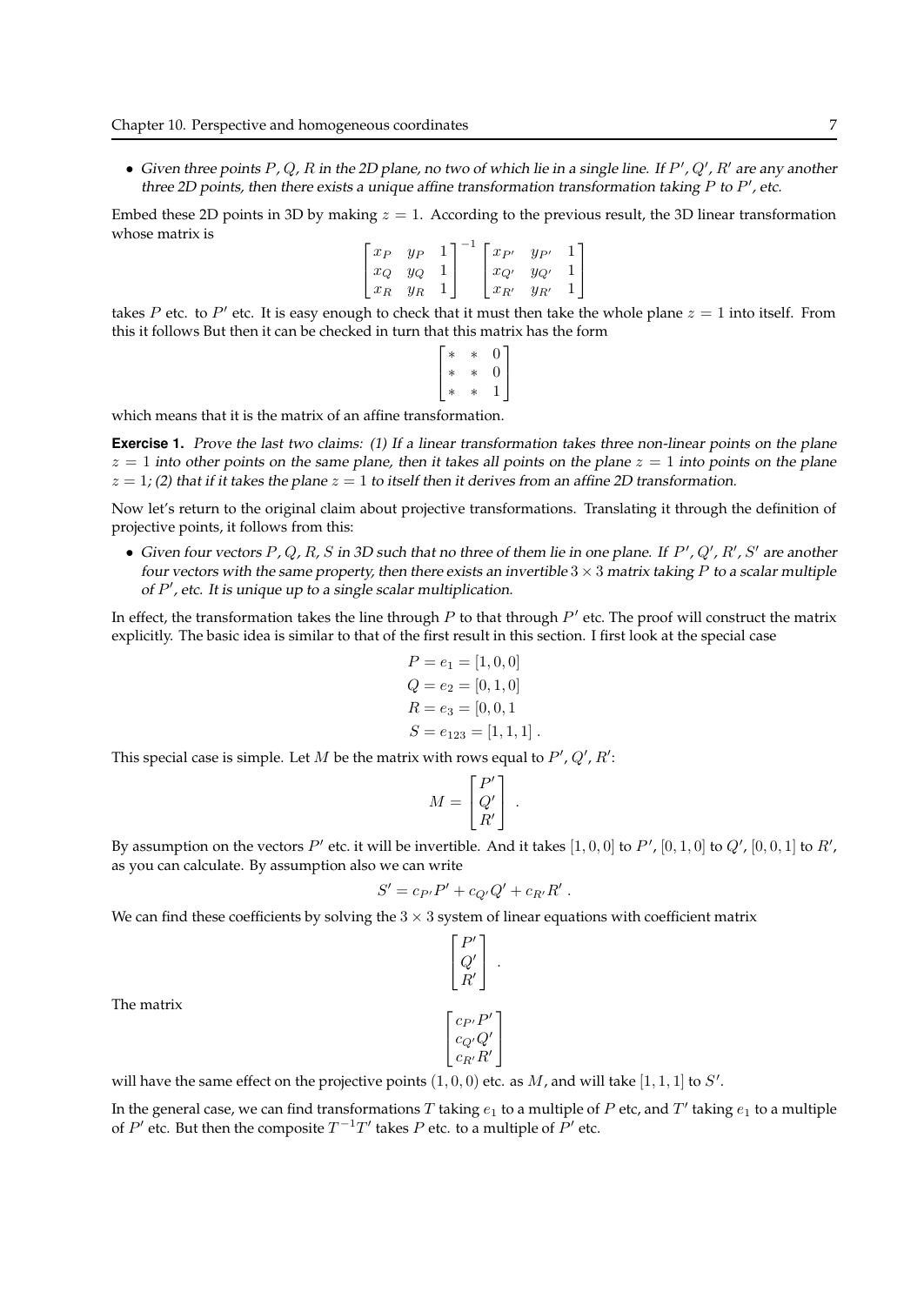## 5. Projective lines

A projective 2D point is now understood to be a row vector  $[x, y, z]$ , where x etc. are determined only up to a common non-zero-scalar multiple, and are not all equal to 0. If  $[A, B, C]$  is another similar triple, then the set of points where

$$
Ax + By + Cz = 0
$$

projective lines:8 is a plane—in fact a union of lines through the origin in 3D—and is called a **projective line**. Its intersection with the plane  $z = 1$  is the familiar 2D line  $Ax + By + C = 0$ . We shall consider projective lines as column vectors, so  $Ax + By + Cz$  is a matrix product.

> Normally, the equation  $Ax + By + C = 0$  with  $A = B = 0$  makes no sense. But now in the projective plane, it becomes the plane  $Cz = 0$  or just  $z = 0$ . It is the set of projective points at infinity, which is often called the line at infinity, or in effect the horizon.

If

$$
T = \begin{bmatrix} t_{1,1} & t_{1,2} & t_{1,3} \\ t_{2,1} & t_{2,2} & t_{2,3} \\ t_{3,1} & t_{3,2} & t_{3,3} \end{bmatrix}
$$

is a projective transformation, it acts on 2D points by taking

$$
(x,y)\mapsto \left(\frac{t_{1,1}x+t_{2,1}y+t_{3,1}}{t_{1,3}x+t_{2,3}y+t_{3,3}}, \frac{t_{1,2}x+t_{2,2}y+t_{3,2}}{t_{1,3}x+t_{2,3}y+t_{3,3}}, \right)
$$

.

It will take a finite point off to infinity if the denominator vanishes. This will happen on the line whose coordinates are the last column of T.

### 6. A remark about solving linear systems

A system of  $n$  linear equations in  $n$  unknowns can be written as a matrix equation

$$
xA = b
$$

where A is an  $n \times n$  matrix and has solution

$$
x=bA^{-1}\;.
$$

- matrix: inverse: 8 When A is  $2 \times 2$  or  $3 \times 3$  there is a formula for the inverse which is easy to program and relatively efficient. The same formula is valid in any number of dimensions, but for  $4 \times 4$  matrices or larger it becomes impractical compared to other numerical methods, for example those involving Gauss elimination.
- natrix:determinant:8 This formula involves the determinant of several matrices. The determinant  $\det(A)$  of a square matrix  $A$  is a number that can be calculated in a variety of ways. One way is directly from its definition, which is, for a general matrix, rather complicated.

For  $2 \times 2$  matrices, the formula is quite simple. If

$$
A = \begin{bmatrix} a_{1,1} & a_{1,2} \\ a_{2,1} & a_{2,2} \end{bmatrix}
$$

then

$$
\det(A) = a_{1,1}a_{2,2} - a_{1,2}a_{2,1} .
$$

But if A has size  $n \times n$ , then its determinant is a sum of signed products

$$
\pm a_{1,c_1}a_{2,c_2}\ldots a_{n,c_n}
$$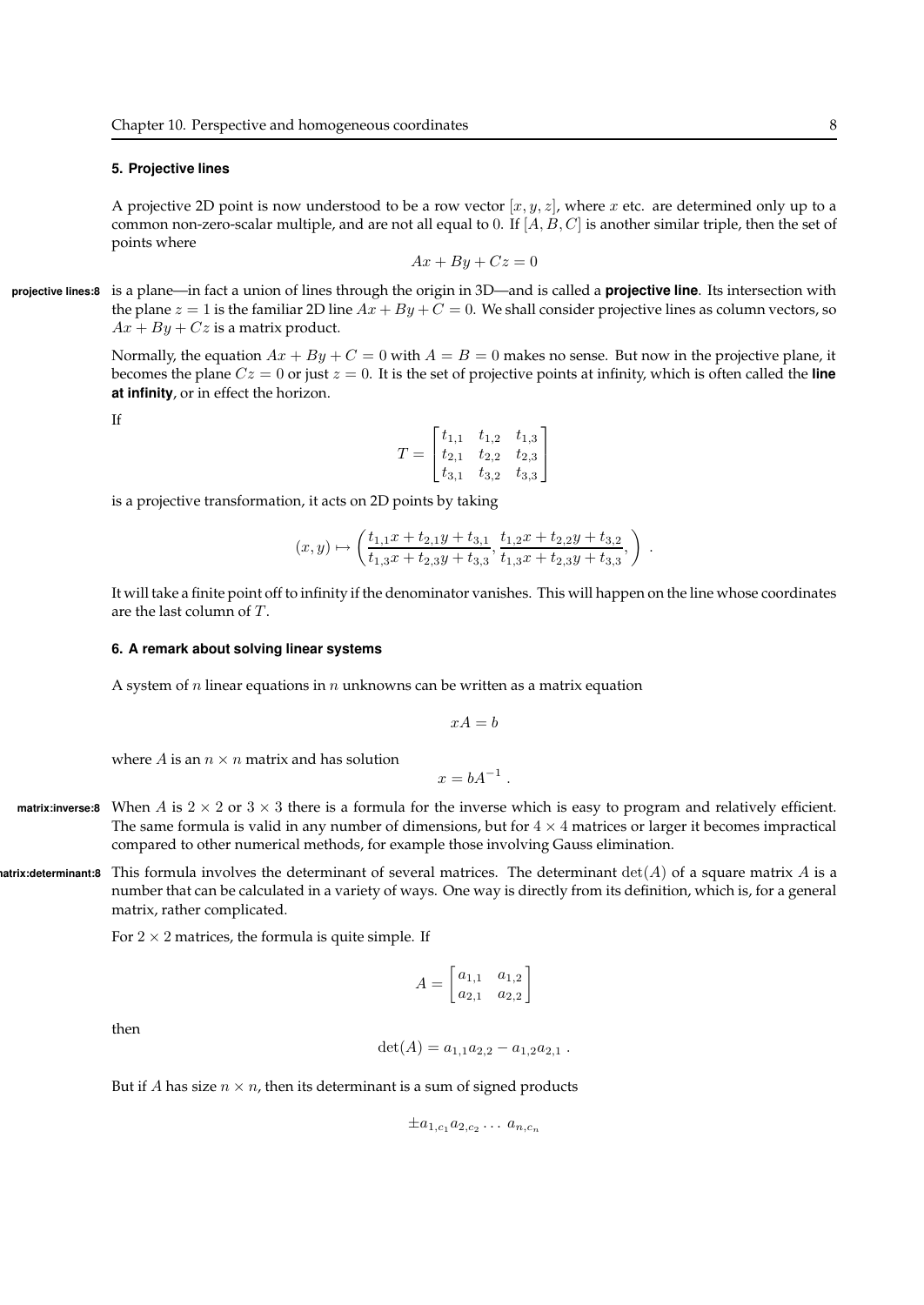where the *n*-tuple  $(c_1, \ldots, c_n)$  ranges over all permutations of  $(1, 2, \ldots, n)$ , so there are *n*! in all—a potentially inversion:8 very large number. How is the sign determined? It is equal to the parity  $sgn(c)$  of the number of inversions of the permutation *c*, the pairs  $c_i > c_j$  with  $i < j$ . So

$$
\det A = \sum_{c} \text{sgn}(c) \, a_{1,c_1} a_{2,c_2} \dots \, a_{n,c_n}
$$

where *c* ranges over all permutations of  $[1, n]$ .

For  $n = 3$  we have the following parity assignments:

| Permutation | Inversions                                                                                                                    | Parity |
|-------------|-------------------------------------------------------------------------------------------------------------------------------|--------|
| (1, 2, 3)   |                                                                                                                               |        |
| (2,3,1)     | (3,1), (2,1)                                                                                                                  | 1      |
| (3, 1, 2)   | (3,1), (3,2)                                                                                                                  | 1      |
| (2,1,3)     | (1, 2)                                                                                                                        | $-1$   |
| (1,3,2)     | (3,2)                                                                                                                         | $-1$   |
| (3, 2, 1)   | (3,1), (3,2), (2,1)                                                                                                           | $-1$   |
|             |                                                                                                                               |        |
|             |                                                                                                                               |        |
|             | $A = \begin{bmatrix} a_{1,1} & a_{1,2} & a_{1,3} \\ a_{2,1} & a_{2,2} & a_{2,3} \\ a_{3,1} & a_{3,2} & a_{3,3} \end{bmatrix}$ |        |
|             |                                                                                                                               |        |

If

then this assignment of signs tells us that its determinant is

 $D = a_{1,1}a_{2,2}a_{3,3} + a_{1,2}a_{2,3}a_{3,1} + a_{1,3}a_{2,1}a_{3,2} - a_{1,2}a_{2,1}a_{3,3} - a_{1,1}a_{2,3}a_{3,2} - a_{1,3}a_{2,2}a_{3,1}$ .

The formula for this  $3 \times 3$  determinant can be remembered easily if you note that the  $+$  terms are products going in a sense from upper left to lower right



and the − terms from lower left to upper right:

$$
\begin{bmatrix} a_{1,1} & a_{1,2} & a_{1,3} \\ a_{2,1} & a_{2,2} & a_{2,3} \\ a_{3,1} & a_{3,2} & a_{3,3} \end{bmatrix}
$$

**matrix contiguion is a** if A is any  $n \times n$  matrix, its its **cofactor matrix**  $A^*$ , sometimes called its **adjoint**, is a new  $n \times n$  matrix derived from it. For any  $1 \le i \le n$ ,  $1 \le j \le n$  the associated  $(i, j)$ -th **minor** is the determinant of the  $(n - 1) \times (n - 1)$ matrix you get by cutting out from  $A$  the  $i$ -th row and  $j$ -th column. The cofactor matrix is that obtained from A whose  $(i, j)$ -entry  $A_{i,j}^*$  is that minor, multiplied by  $(-1)^{i+j}$ . For example, the following figure shows that the cofactor entry  $A_{1,2}^*$  is  $-(a_{2,1}a_{3,3}-a_{2,3}a_{3,1}).$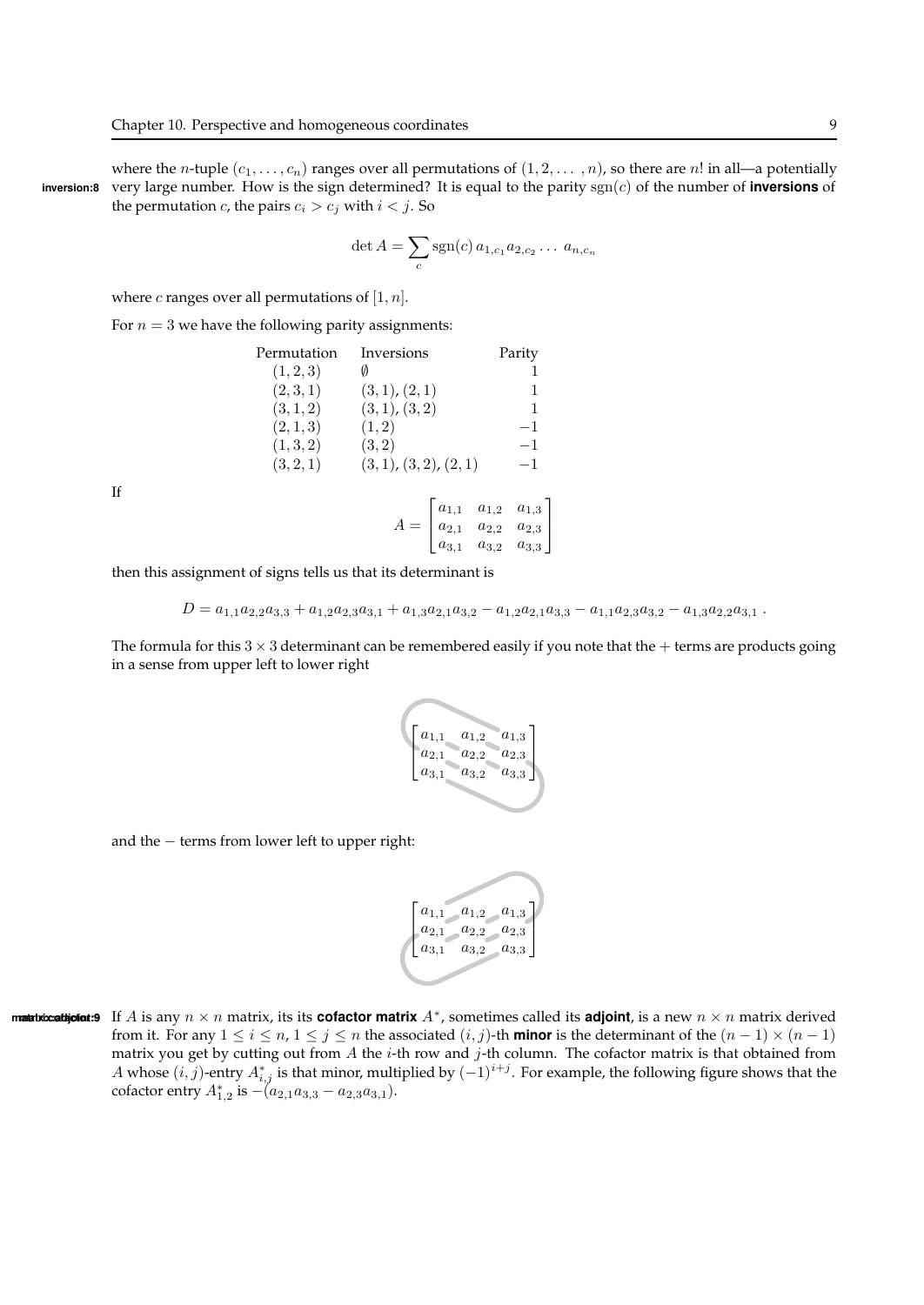| $a_{1,1}$ | $a\cdot$<br>$\overline{2}$ | $a_{1,3}$ |
|-----------|----------------------------|-----------|
| $a_{2,1}$ | $a_{2,2}$                  | $a_{2,3}$ |
| $a_{3,1}$ | 3.2                        | $a_{3,3}$ |

The cofactor matrix is involved in another formula for the determinant:

$$
\det(A) = \sum_{j=1}^{n} a_{i,j} A_{i,j}^*
$$

for any choice of i. I'll leave it as an exercise to see that the two general formulas agree.

matrix:transpose:10 I recall also that the transpose  ${}^t\!A$  of a matrix  $A$  is the matrix obtained by reflecting it around its principal diagonal. The formula for the determinant has as immediate consequence:

• The inverse of <sup>a</sup> matrix A is the transpose of its cofactor matrix, divided by its determinant.

For example, if

$$
A = \begin{bmatrix} a & b \\ c & d \end{bmatrix}
$$

$$
A^* = \begin{bmatrix} d & -c \\ -b & a \end{bmatrix},
$$

its transpose cofactor matrix is

then its cofactor matrix is

$$
{}^{t}A^* = \begin{bmatrix} d & -b \\ -c & a \end{bmatrix},
$$
  

$$
{}^{t}A^* = \frac{1}{\cdots} \begin{bmatrix} d & -d \\ d & -d \end{bmatrix}
$$

.

and its inverse is

$$
A^{-1} = \frac{1}{ad - bc} \begin{bmatrix} d & -b \\ -c & a \end{bmatrix}
$$

You can check this if you multiply it by A.

The cofactor matrix of the  $3 \times 3$  matrix  $A = (a_{i,j})$  is

$$
A^* = \begin{bmatrix} \begin{vmatrix} a_{2,2} & a_{2,3} \\ a_{3,2} & a_{3,3} \end{vmatrix} & -\begin{vmatrix} a_{2,1} & a_{2,3} \\ a_{3,1} & a_{3,3} \end{vmatrix} & \begin{vmatrix} a_{2,1} & a_{2,2} \\ a_{3,1} & a_{3,2} \end{vmatrix} \\ -\begin{vmatrix} a_{1,2} & a_{1,3} \\ a_{3,2} & a_{3,3} \end{vmatrix} & \begin{vmatrix} a_{1,1} & a_{1,3} \\ a_{3,1} & a_{3,3} \end{vmatrix} & -\begin{vmatrix} a_{1,1} & a_{1,2} \\ a_{3,1} & a_{3,2} \end{vmatrix} \\ \begin{vmatrix} a_{1,2} & a_{1,3} \\ a_{2,2} & a_{2,3} \end{vmatrix} & -\begin{vmatrix} a_{1,1} & a_{1,3} \\ a_{2,1} & a_{2,3} \end{vmatrix} & \begin{vmatrix} a_{1,1} & a_{1,2} \\ a_{2,1} & a_{2,2} \end{vmatrix} \end{bmatrix}.
$$

Note that the signs form a checkerboard pattern like this:

$$
\begin{bmatrix} + & - & + \\ - & + & - \\ + & - & + \end{bmatrix}.
$$

You can check explicitly that  $A^tA^* = I$ .

**Exercise 2.** Construct a PostScript procedure with one argument, a  $3 \times 3$  matrix, that returns its inverse matrix. In this exercise, a  $3 \times 3$  matrix should be an array of 3 arrays of 3 numbers, which are its rows:

[[1 0 0][0 1 0][0 0 1]]

is the identity matrix.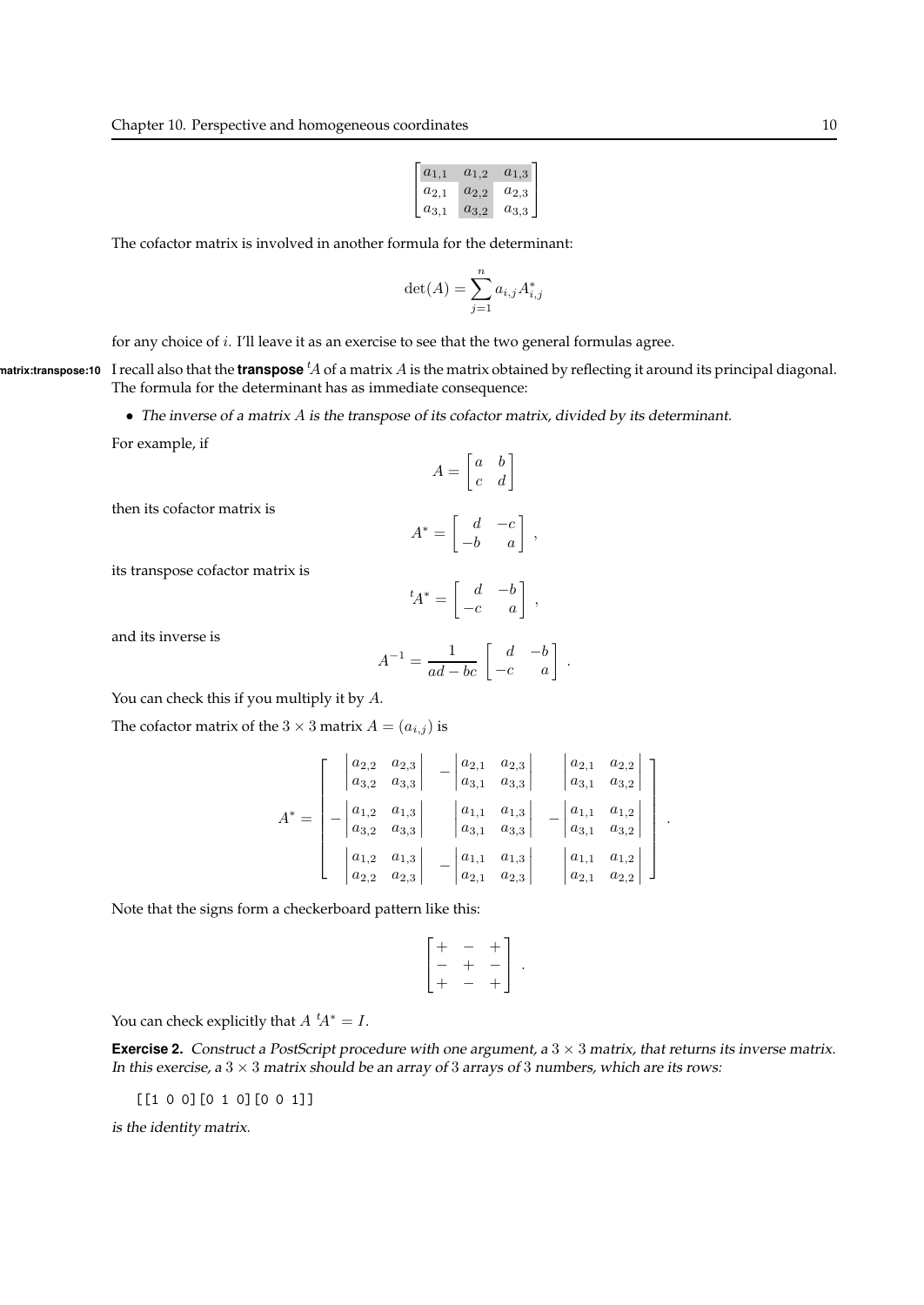## 7. The GIMP perspective tool, revisited

GIMP:10 How does the Theorem relate to the perspective tool? We start off with a rectangular image with corners at  $C_i$  for  $i = 1, 2, 3, 4$ . The mouse picks four points  $P_i$  somewhere in the image and calculates the perspective transformation taking each  $C_i$  to  $P_i$ , or equivalently the  $3 \times 3$  matrix taking each

$$
(C_{i,x}, C_{i,y}, 1) \longmapsto (P_{i,x}, P_{i,y}, 1)
$$

in the sense of homogeneous coordinates. We can calculate this matrix explicitly. Let

 $\varepsilon_1 = (1, 0, 0)$  $\varepsilon_2 = (0, 1, 0)$  $\varepsilon_3 = (0, 0, 1)$  $\varepsilon_4 = (1, 1, 1)$ 

Let  $\sigma$  be the  $3\times 3$  matrix taking the  $\varepsilon_i$  to the  $C_i$ ,  $\tau$  the one taking them to the  $P_i$ . Then  $\sigma^{-1}\tau$  takes the  $C_i$  to the  $P_i$ .

Finally, the perspective transform tool first shows the effect of this matrix on a grid, and then when it has been accepted, applies it to every pixel in the image. Incidentally, the matrix that the tool displays is that of the projective transformation that we have constructed, except that GIMP follows mathematical conventions rather than those of computer graphics, so it is in fact the transpose of the one seen here.

Exercise 3. Construct <sup>a</sup> PostScript program that reproduces with some flexibility the GIMP window at the beginning of this chapter. That is to say, it displays two  $5 \times 5$  grids, one the transform of the other by a projective transformation corresponding to any given  $3 \times 3$  matrix. Then set that matrix equal to the transpose of the one in the tool window:

$$
\begin{bmatrix} 0.535 & -0.219 & 39 \\ 0 & 0.5 & 24 \\ 0 & -0.00205 & 1 \end{bmatrix}
$$

and verify that what you see is what you should see. There is one thing to be careful about—the origin of GIMP coordinates is at the upper left, with y increasing downwards. So start your drawing by translating your origin to the upper left corner, and then writing  $1 - 1$  scale.

#### 8. Projections in 2D

ective projection:11 One special case of a transformation nicely described by  $3 \times 3$  homogeneous matrices is projection onto a line from a point. It is not a projective transformation, since it collapses 2D onto 1D, and is hence singular, with no inverse. Suppose  $P = (x_P, y_P)$  is the point from which things are projected,  $f(x, y) = Ax + By + C = 0$  the line onto which things are projected. A point  $Q$  is transformed to the intersection of the line  $PQ$  with the line  $f(x, y) = 0$ , assuming it is not parallel to that line. This will be the point  $R = (1 - t)P + tQ$  where  $f(R) = 0$ . We solve

$$
f(R) = (1-t)f(P) + tf(Q)
$$

$$
= 0
$$

$$
t(f(Q) - f(P)) = -f(P)
$$

$$
t = \frac{-f(Q)}{f(P) - f(Q)}
$$

$$
R = \frac{f(P)Q - f(Q)P}{f(P) - f(Q)}.
$$

If we embed 2D in 3D this, then P becomes  $(x_P, y_P, 1)$ , Q becomes  $(x, y, 1)$ , and

$$
R = (f(P)Q - f(Q)P, f(P) - f(Q))
$$
  
= f(P)(x, y, 1) - f(Q)(x<sub>P</sub>, y<sub>P</sub>, 1)  
= f(P)Q - f(Q)P.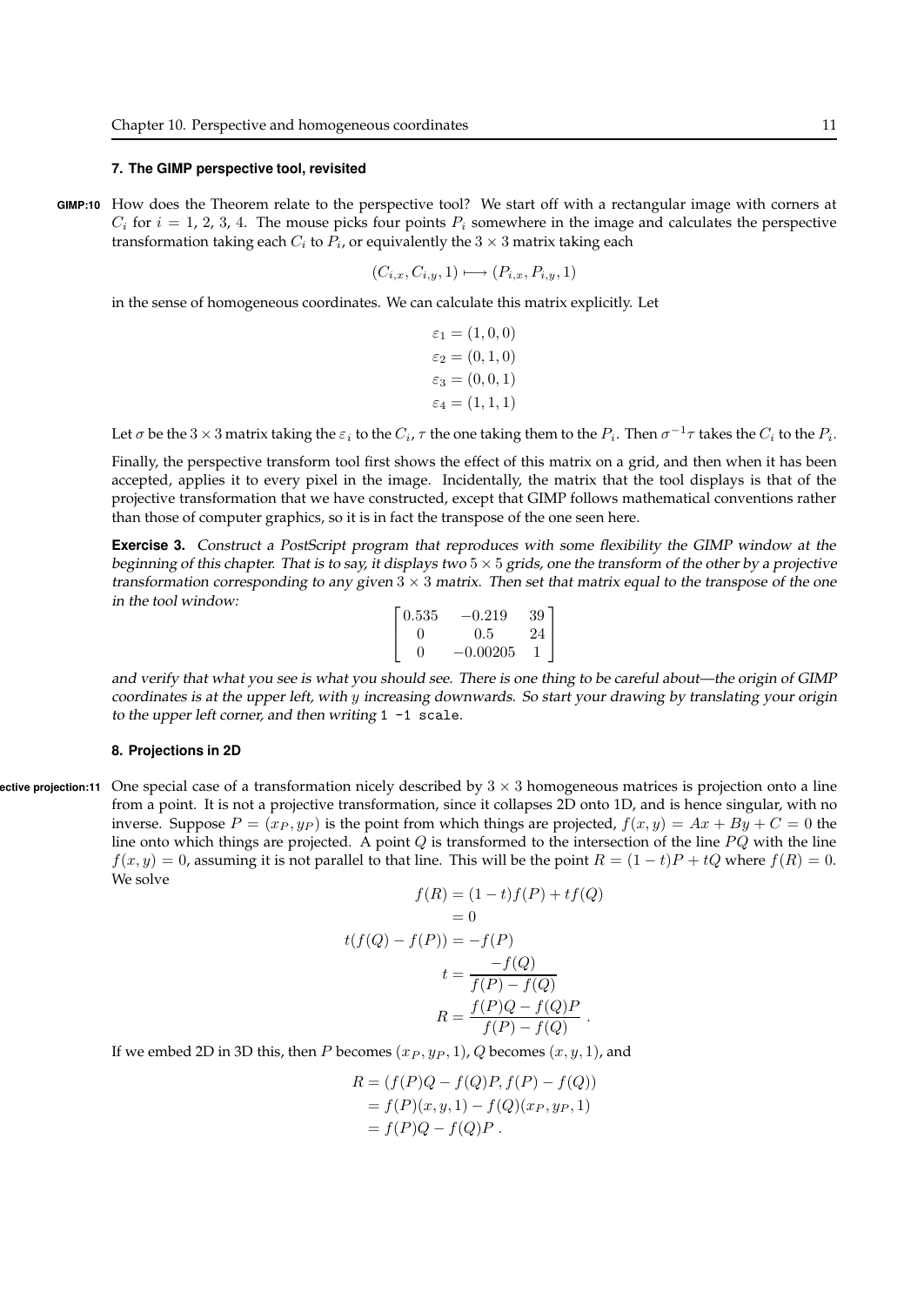This already looks promising, since we no longer have to contemplate dividing by  $0$ —instead, when  $PQ$  is parallel to  $f = 0$  the intersection will be a point at infinity. It becomes even more promising if we note that the expression  $f(P)Q - f(Q)P$  is linear as a function of Q, so the projection arises from a linear transformation in 3D, or in other words a  $3 \times 3$  matrix.

#### Exercise 4. What is the matrix?

#### 9. Perspective in 3D

One way in which projective transformations originate is in viewing a plane in perspective in 3D. I'll look at just one example. Let's place a an observer in 3D at the point  $E = (0, 0, e)$  with  $e > 0$ , looking down the z-axis in the negative direction. We are going to have him looking at images by projecting them onto the plane  $z = 0$ . That is to say, we are going to map points  $P = (x, y, z)$  onto the point of intersection of the line from P to E with the viewing plane. This map is explicitly

$$
(x,y,z)\longmapsto \left(\frac{ex}{e-z},\frac{ey}{e-z}\right) .
$$

I'll now restrict this map to a plane of the form  $y = y_0$ , so we have a 2D map

$$
(x,z)\longmapsto \left(\frac{ex}{e-z},\frac{ey_0}{e-z}\right) .
$$

I claim that this can be seen as a projective transformation—that is to say, calculated in terms of a  $3\times3$  homogeneous matrix acting on homogeneous coordinates. This is not quite obvious. Later on when we look at 3D drawing in more detail, we'll see it as a special case of a very general fact, but it's worthwhile doing a simple case first.

First we change  $(x, z)$  into  $(x, z, 1)$ , and then into  $(x, z, w)$ . The map above then becomes the restriction to  $(x, z, 1)$ of the homogeneous linear map

$$
(x, z, w) \longmapsto (ex, ey_0, w, ew - z) .
$$

or

$$
[x \ z \ w] \longmapsto [x \ z \ w] \begin{bmatrix} e \\ e \\ ey_0 \ e \end{bmatrix} .
$$

And of course these transforms may be combined with the techniques of Chapter 8.